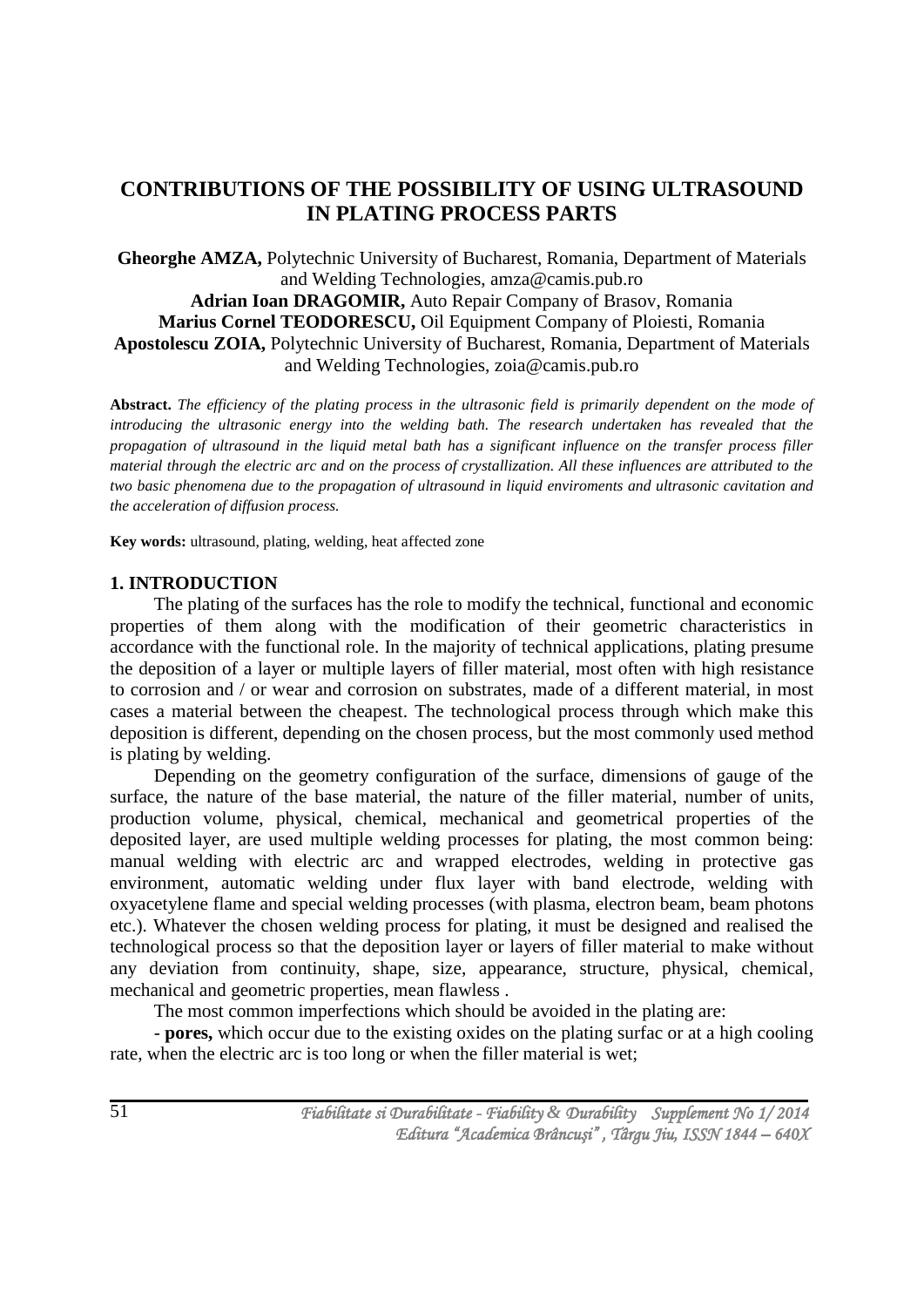- **non-metallic or metallic inclusions**, which occur when the welding bath temperature is lower or welding intensity is chosen improperly, when the plating is done in several layers and cleaning after deposition of each layer was not done properly;

- **cracks**, which occur due to: the incompatibility between the filler material and base material; the absence of the preheating; improper welding order; improper heat treatment after welding and cooling rate too high;

- **lack of melting**, which occurs when the welding speed is too high, the linear energy is too low, the electrode-wire diameter is too large and the filler material is chosen poorly;

- **lack of penetration**, which occurs when the electric arc power is too low, or welding intensity is too low, when the geometry of the **joint** is inappropriate or the height of the joint is too high;

- **marginal trench or notch**, when welding current intensity is too high, the filing of an insufficient number of layers or the wrong inclination of the electrode-wire;

- **excessive penetration**, occurs when the intensity of the welding current is too high, the electrode-wire diameter is too small or, the joint has opening too large.

Also, any of the welding processes used to achieve plating pieces or products it should be well known the phenomenon of dilution of both base and filler materials, because dilution has the following effects :

- reduction of the corrosion resistance;

- reducing the wear resistance and reducing the hardness;

- reduction in tensile strength;

- reduction of fatigue strength;

- increasing or decreasing the sensitivity to cracking.

Dilution is defined as the ratio between the penetration depth p and the total thickness of the deposited layer ht (Figure 1) :

$$
\text{Dilution} = \frac{\text{penstration depth}}{\text{total thickness of the deposited layer}} \times 100[\%]
$$
 (1)



*Fig 1. The elements of defining of the dilution: MA - filler material ; MB- base material ; HAZ - heat affected zone ; h - thickness of the deposited layer ; ht - total thickness of the deposited state ; p – penetration*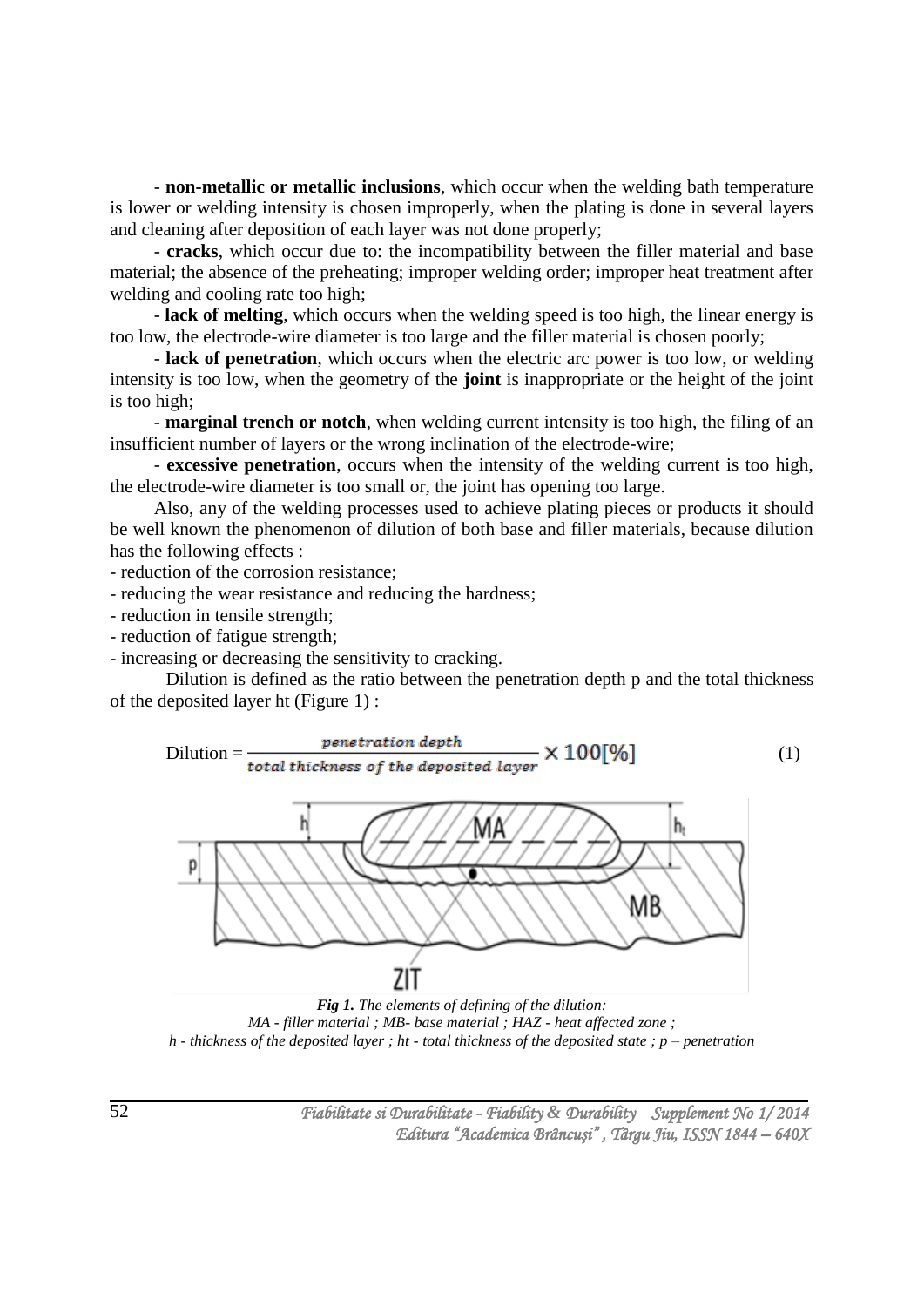Knowing the dilution phenomenon and its proper management can lead to the obtaining of particular functional and technological properties for the layer or layers of deposited material and special functional features for the surface plated by welding.

Therefore, in order to avoid imperfections described above and to lead the appropriate dilution in order to achieve the desired plating process has been proposed the realization of a plating process by welding in ultrasonic field.

In order to establish an optimal plating technological process by welding in ultrasonic field is required a systematic analysis of ultrasonic field with elements that define its properties and its usability, considering that the base material and the filler material undergoes a thermal cycle of heating type until melting and cooling to solidification at ambient temperature .

### **2. POSSIBILITIES OF USE OF ULTRASOUND IN THE PLATING OF SURFACE.**

The efficiency of the plating process in the ultrasonic field is primarily dependent on the mode of introducing the ultrasonic energy into the bath of welding. The research undertaken has revealed that the propagation of ultrasound in the liquid metal bath has a significant influence on the transfer process of the filler material with electric arc and on the process of crystallization. All these influences are attributed to the two basic phenomena due to the propagation of ultrasound in liquid environments and ultrasonic, namely the ultraacoustic cavitation and the acceleration of diffusion process.

The most difficult problem that arises is related to the method of introduction of ultrasonic energy in the liquid metal bath.

In the paper has been tried many variations, the best results were obtained by the following methods:

- inntroducing the ultrasonics directly into the wleding bath (Figure 2);

- introduction of ultrasound directly in plated piece by loading by welding (Figure 3 and Figure 4);

- introduction of ultrasound through the electrode, which depends on the chosen welding process (Figure 5).

In the case of directly introducing ultrasonic in welding bath are obtained the following advantages: it substantially improves the transfer process of filler metal added to the weldin bath; increases of the electric arc's stability; accelerates the process of ionization of the elctric arc's space.

The disadvantages of these varints are related to direct contact between the welding bath and the active part of ultrasonic energy concentrator and method of controlling the deposition process. At the introduction of ultrasound directly in the plated piece, when depositing filler material on the base material (Figure 3 and Figure 4) are obtained the following advantages: it provides a nearly perfect cleaning of the plated surface due to cavitation process; accelerating the diffusion process; the cavitation process occurs in welding bath, which increases the cooling rate, which influence the solidification process; it is obtained a fine grain structure due to the periodic action of the ultrasonic waves; dilution phenomenon can be more easily controlled; the precipitation at the limit between grains disappear, near the interface base material - filler material; the internal tensions disappear and is no more required

53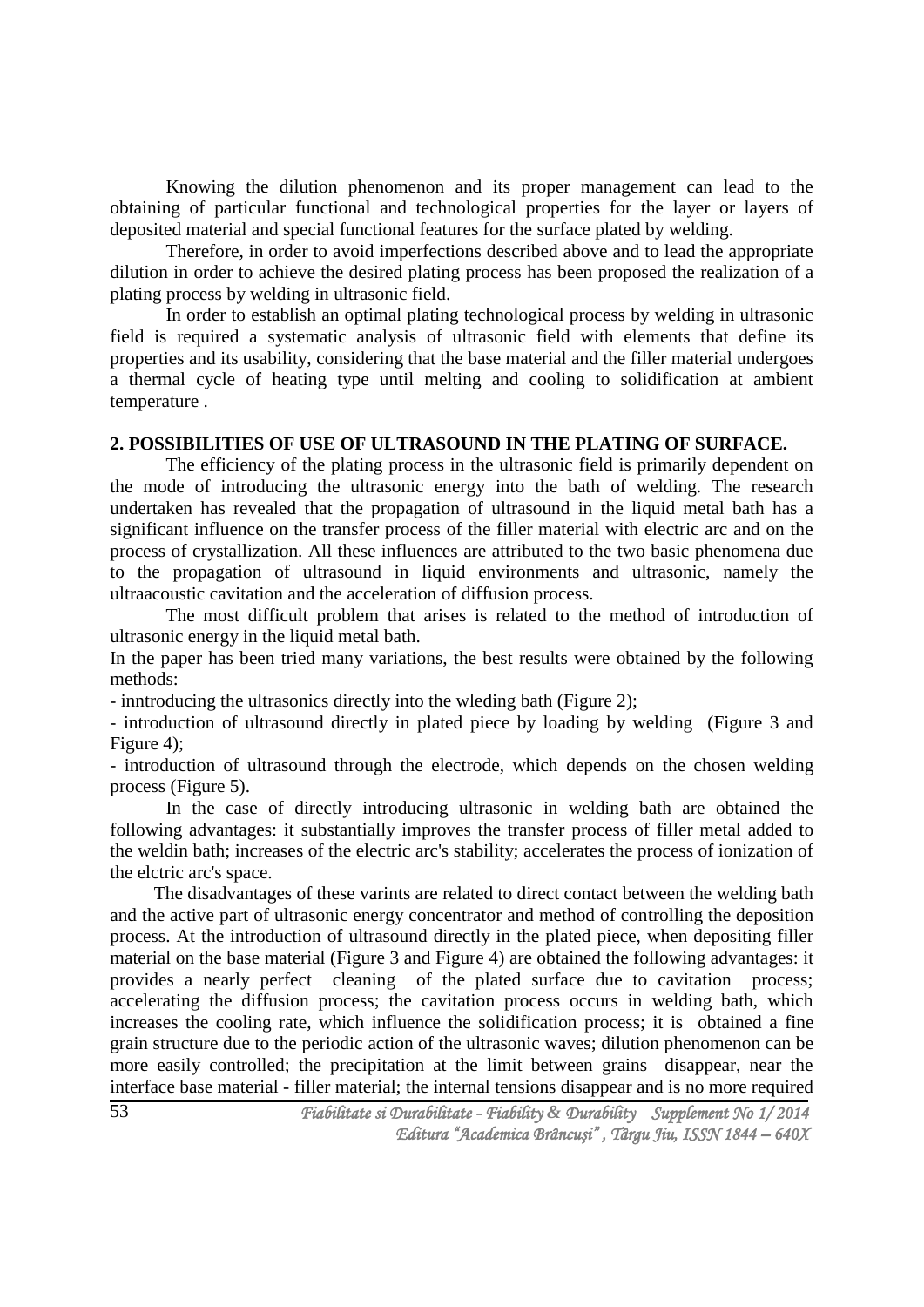the heat treatment after weldin; to improve the functional properties of the structure.



*Fig. 2. The scheme of introducing ultrasonics directly in welding bath: 1 - base material; 2 - filler material; 3 electric arc; 4 - drops of liquid metal; 5 - welding bath; 6 - wrapper; 7 - protective layer of melted wrap ; 8 ultrasonic transducer; 9 - acoustic insolating; 10 - ultrasonic energy concentrator; 11 - the active part of ultrasonic concentrator (sonotroda); 12 - deposited layer; 13 - wear layer; 14 - ultrasonic generator; 15 - nodal flange; 16 - variation diagram of amplitude of particle velocity along the ultrasonic system 17 - running path; 18 - coolant liquid*.



*Fig. 3. The scheme of introducing the ultrasonic in welding bath at right angles to the direction of welding: 1 base material; 2 - filler material, 3 - training rollers; 4 - welding head; 5 - wolfram electrode; 6 - protective gas; 7 - electric arc; 8 - protective curtain of welding bath and electric arc; 9 - welding bath; 10 - deposited layer; 11 - the active part of ultrasonic concentrator; 12 - ultrasonic energy concentrator; 13 - nodal flange; 14 ultrasonic transducer; 15 - ultrasonic generator; 16 - acoustic insolating; 17 - the coolant; 18 - guide rollers; 19 - variation diagram of amplitude of particle velocity longitudinally ; 20 - variation diagram of amplitude of particle transverse; 21 - drops of filler material; vs - welding direction; va - the advance direction of the wireelectrode.*

 *Fiabilitate si Durabilitate - Fiability & Durability Supplement No 1/ 2014 Editura "Academica Brâncuşi" , Târgu Jiu, ISSN 1844 – 640X* 

.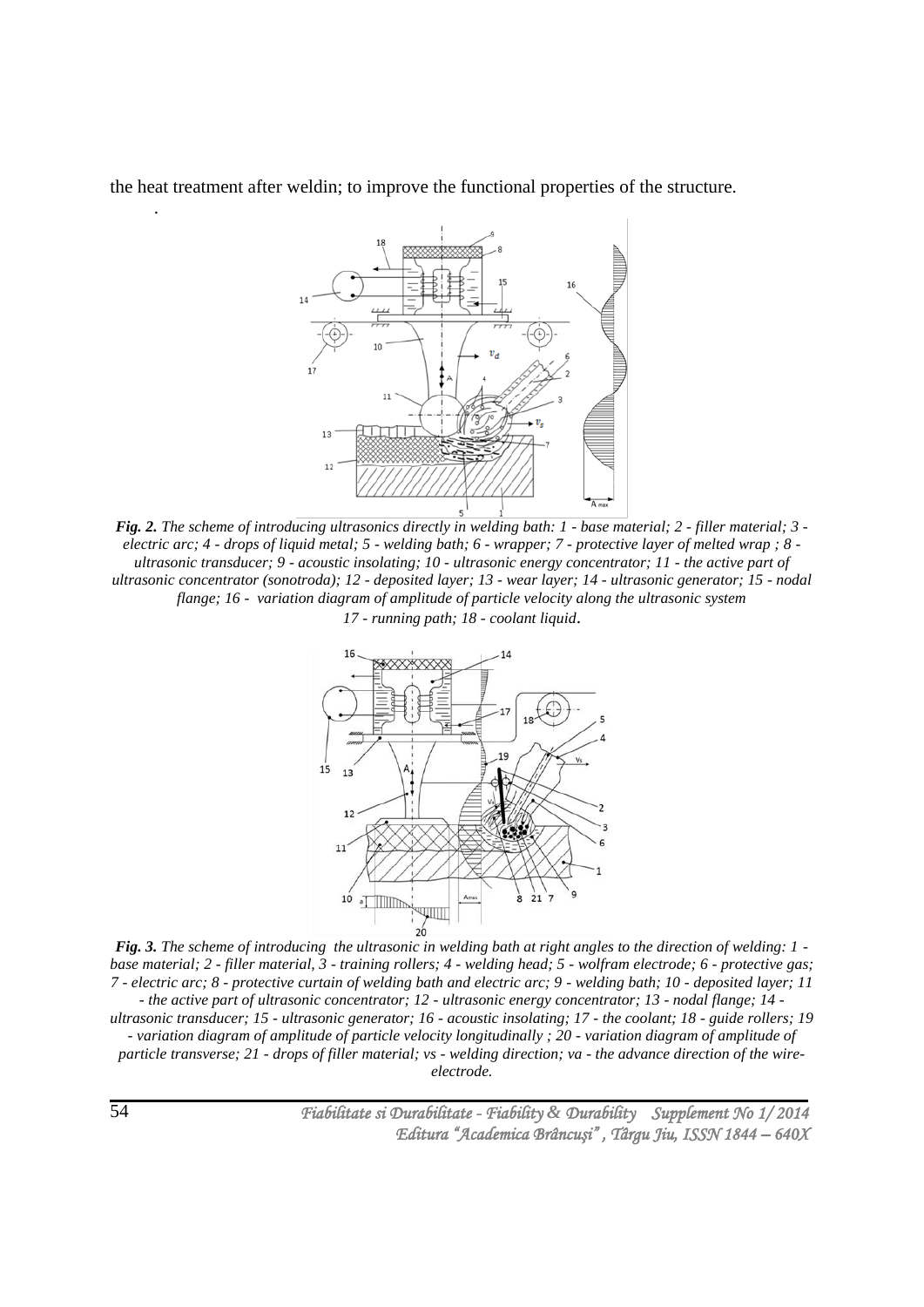The main disadvantages arising from the correlation of ultrasonic system with the configuration of geometry and dimensions of gauge of the plated piece



*Fig. 4. The scheme of the introduction of ultrasound in the welding bath parallel to the direction of welding: 1 base material; 2 - filler material; 3 - training rollers; 4 - welding head; 5 - wolfram electrode; 6 - protective gas; 7 - electric arc; 8 - protective curtain; 9 - drops of filler metal; 10 - welding bath; 11 - deposited layer; 12 - the active part of ultrasonic energy concentrator; 13 - ultrasonic energy concentrator; 14 - nodal flange; 15 ultrasonic transducer; 16 - ultrasonic generator; 17 - the coolant; 18 - acoustic insolating; 19 - variation diagram of amplitude of particle velocity longitudinally; 20 - variation diagram of the amplitude of particle velocity transverse*



*Fig. 5. The scheme of introduction the ultrasound by operating wire-electrode: 1 - base material; 2 - filler material; 3 - training rollers; 4 - welding head; 5 - wolfram electrode; 6 - protective gas; 7 - electric arc; 8 - protective curtain; 9 - drops of filler metal; 10 - welding bath; 11 - deposited layer; 12 - ultrasonic energy concentrator; 13 - nodal flange; 14 - ultrasonic transducer; 15 - ultrasonic generator; 16 acoustic insolating; 17 - the coolant; 18 - variation diagram of amplitude of particle velocity longitudinally; 19 - variation diagram of the amplitude of particle velocity along the wire-electrode; va - the advance direction; vs - welding direction*

 *Fiabilitate si Durabilitate - Fiability & Durability Supplement No 1/ 2014 Editura "Academica Brâncuşi" , Târgu Jiu, ISSN 1844 – 640X*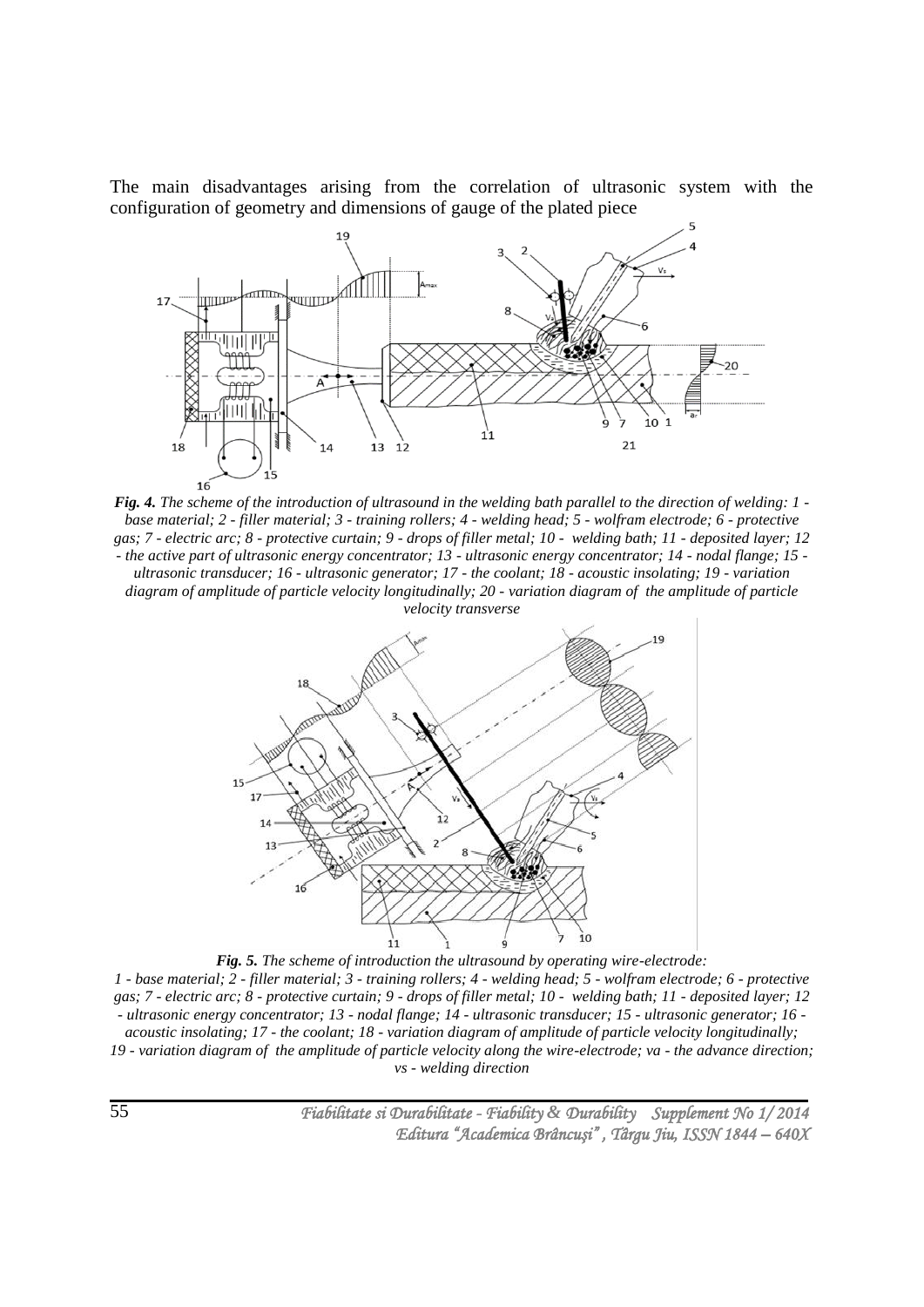The introduction of ultrasound using the electrode (Figure 5) are obtained the following advantages: substantially increase of the transfer of filler material on plated surface; increase the dynamic stability of the electric arc; accelerating the ionization process in the electric arc area; is obtained a fine grain structure due to the periodic action and alternating symmetrical to ultrasonic wave in welding bath; increasing the cooling rate and the degree of subcooling when the crystallization begin, due to cavitation phenomenon; it is created the possibility of disparition of fragile structures by Widmannstatten type; increased economic efficiency because the obtained structure is similar to that obtained after heat treatment of normalization.

The main disadvantages of this embodiment are given by weight of the correlation of calculation elements of ultrasonic system with the functional component of welding instalation that can be welded in the protective gas environment in the slag bath or under flux layer or others.

Plating processes by loading by welding can be classified according to the following criteria:

- after welding process used, differing as follows:
- acetylene flame;
- with electric arc (manual welding with wrapped electrodes, under flux layer, the protective gas environment, the slag bath, plasma); by pressure;
- depending on the degree of mechanization and automation, distinguished: manual; semi-automatic; automatically;
- after the presentation of the filler material, the most commonly used are: with powder; with rods; with warppeded electrodes; with one or more wireelectrode filled; one or more powdery core wire; with self-protecting cored wire; two full bands; powdery core band .

For some flat surfaces and exterior cylindrical surfaces of some pieces, parts of wellhead, it is used the manual welding process using electric arc and wrapped electrodes, where the arc is primed between the electrode and the workpiece wchich will be plated , melting filler material and a part of the material of the plated piece (basic material MB).

### **3. CONCLUSIONS**

- The construction industry of cars, railway trasnports industry, metallurgy, petrochemical and chemical industry, there are used multiple plating technology , the most commonly used are: plating by plastic deformation; by welding; by sticking; the metallization; by splintering; by micro-splintering and by depositing metallic materials;
- Filler materials must be compatible with basic materials and form metallic bonds homogeneous as much as possible, to be submitted by the simple processes, without possibility of defects aperring and lead to functional and technological properties better than the base material;
- At plating by loading by welding with electric arc, regime parameters are: the type, nature and size of filler material and base material; pre-heating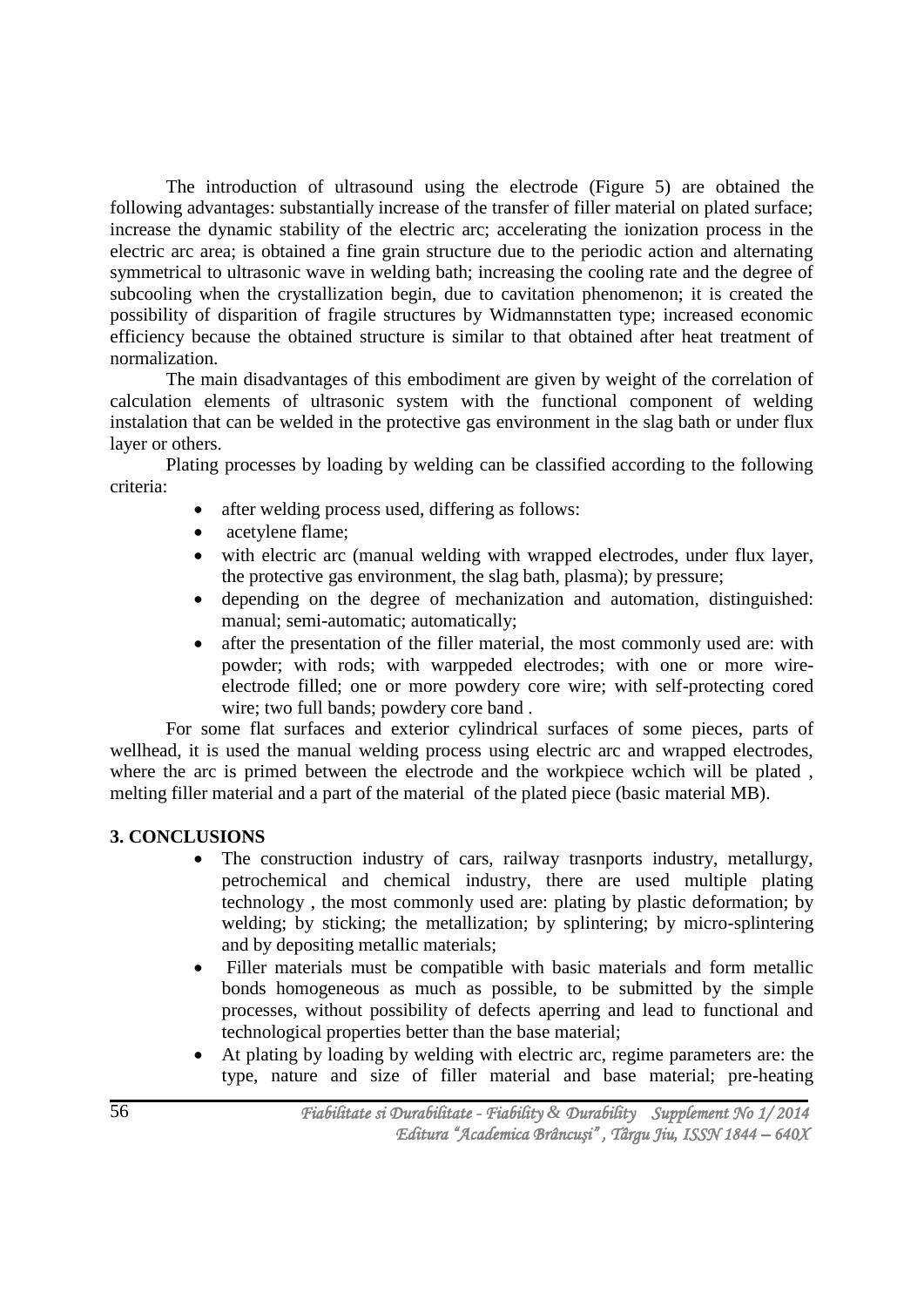temperature; welding current; welding voltage; geometric parameters of the deposited layers, the temperature between the rows and the number of layers deposited;

- At plating by loading by welding in the ultrasonic field regime parameters are: the nature and size of filler material and base material; welding current; welding voltage; linear energy; welding speed; the way of introduction of ultrasonic energy in the welding bath; the time of ultrasonic action; intensity, frequency and type of ultrasonic waves; amplitude of vibration; geometric parameters and the number of layers deposited;
- The efficiency of technological process of plating by loading by welding depends primarily on the behavior of couples of partner materials (base material, filler material), the method to make the consistent contact between fringe atoms of contact surfaces and how is the dilution made;
- On plating by loading by welding of steel with a high carbon content may occur in the HAZ a hardening of the material, so the risk of cold cracking;
- To avoid material embrittlement in HAZ is required a series of technological measures, namely: pre-heating; welding with large linear energy; achieving a high plasticity deposits by choosing suitable filler material, ultrasonic activation of welding bath and others;
- Ultrasonic activation of welding bath evens out the temperature and increase the heat exchange with base and intermediate layer increasing the cooling rate by 4 ... 8 times in the middle of the bath and by 1.5 ... 2 times in the marginal area concurrently with the increase over 4 times of the coefficient at plating by welding in ultrasonic field was a substantial reduction of porosities deposited structures and the disappearance of cracks in and near the heat affected zone;
- At palting by welding in ultrasonic field has been a substantial reduction in porosities in the deposited structures and disappearance of cracks in and near the heat affected zone;
- At palting in the ultrasonic field, dilution has decreased by 42 % in the first deposited layer and 66% in the second layer deposited in comparison with plating by welding without ultrasonic activation due to acceleration of diffusion proess of filler material to base material and blocking the diffusion from the base to the filler material .

### **REFERENCES**

- [1] **Amza, Gh., Rîndaşu, V.O., Dumitru,G.M., Amza, C. Gh**. *Tratat de tehnologia materialelor - Vol I şi II*, Editura Academiei Române, Bucureşti, 2002;
- [2] **Amza, Gh. ş.a.** *Ultrasunetele aplicaţii active,* Editura AGIR, Bucureşti, 2006;
- [3] **Amza, Gh. Albulescu, R.-** *Contribuţii privind informatizarea procesului de placare prin sudare în câmp ultrasonic a suprafeţelor complexe,* Conferinţa Internaţională SYSOM, 20-22 Mai, Bucureşti, 2013;